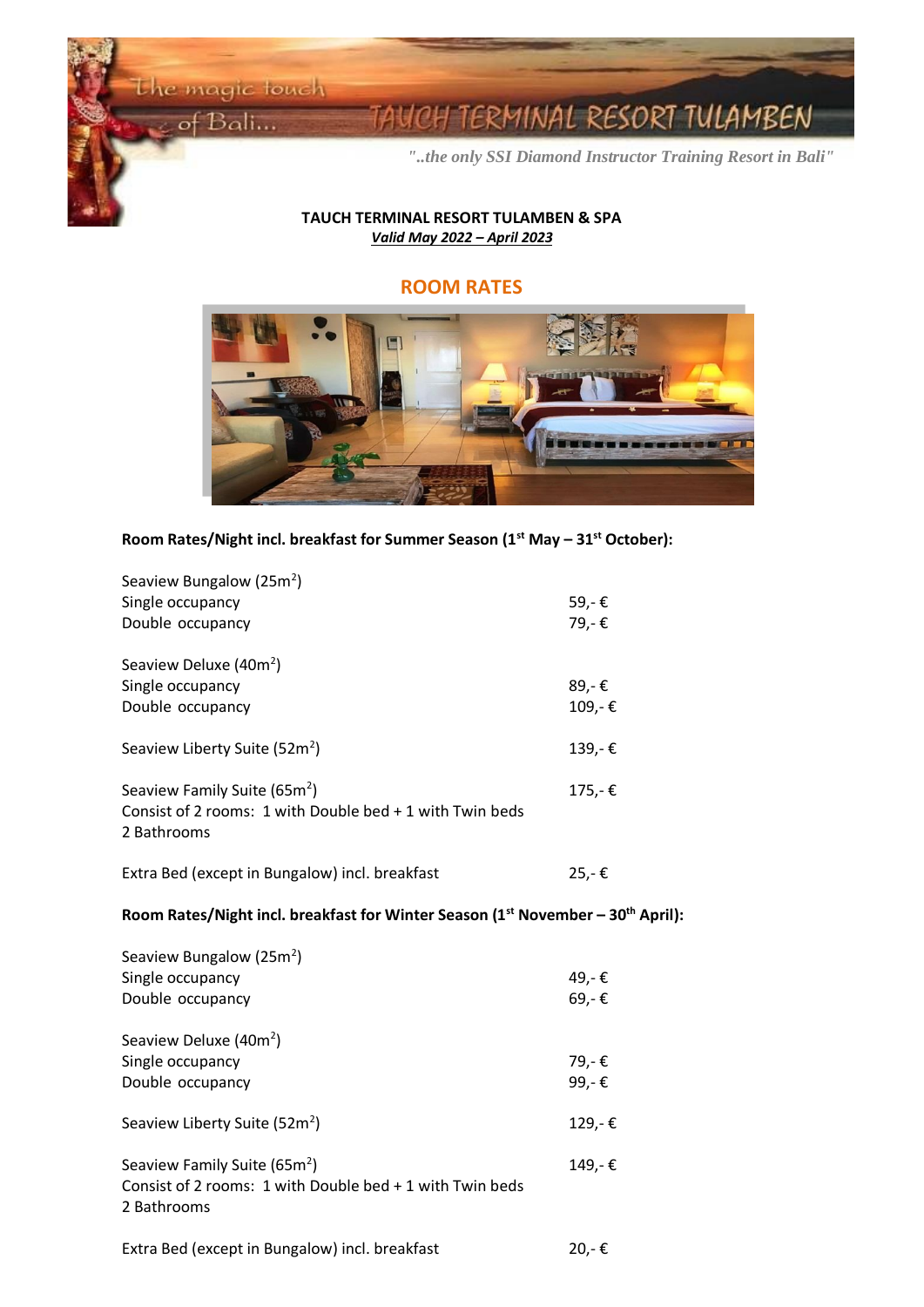Bali...

Ĩ **Contract Contract Contract Contract** 

I

RMINAL RESORT TULAMBEN

*"..the only SSI Diamond Instructor Training Resort in Bali"*

#### *\*Early Bird Winter Special:*

*Book at least 90 days prior to arrival and pay 60 days prior arrival to get additional discount 10% off room rate! (For stay period 1 stNovember 2022 to 31 st March 2023*)

Above prices are incl. FREE uses of Bicycles, Billiard-Table, Snorkel gear, Drinking Water, Water bottle (No plastic – take away!), Stand-Up Paddle Board, Sea Kayaks, WIFI/WLAN, Weekly market visit.

## [http://tulamben.com](http://tulamben.com/)

Every guest will also receive a welcome bag incl. present and a reusable drinking bottle which can be refilled with water completely free of charge during their stay… and of course the bottle is yours.



#### *Complimentary:*

*Coffee & cake on your birthday Honeymooner receive a bottle of lokal wine FREE OF CHARGE*

#### **Meal Surcharges/Day:**

| Halfboard (HB) | 25,-€ |
|----------------|-------|
| Fullboard (FB) | 40,-€ |

Above prices are per person per day, HB incl. lunch or dinner while FB incl. lunch and dinner. Both are based from our chosen menu.

## **TRANSFER SERVICE\***

| <b>Per Car</b>                   | 1-4 Person(s)   | 5-8 Persons |
|----------------------------------|-----------------|-------------|
| Airport - Tulamben               | 80.- $\epsilon$ | $115,-€$    |
| Tulamben - Airport               | $65.-E$         | 95,-€       |
| Airport - Tulamben - Airport     | $135,-€$        | 195,-€      |
| Padang Bai - Tulamben            | 50,-€           |             |
| Sambirenteng/Tejakula - Tulamben | $30.$ -€        |             |
| Pemuteran - Tulamben             | $65,-€$         |             |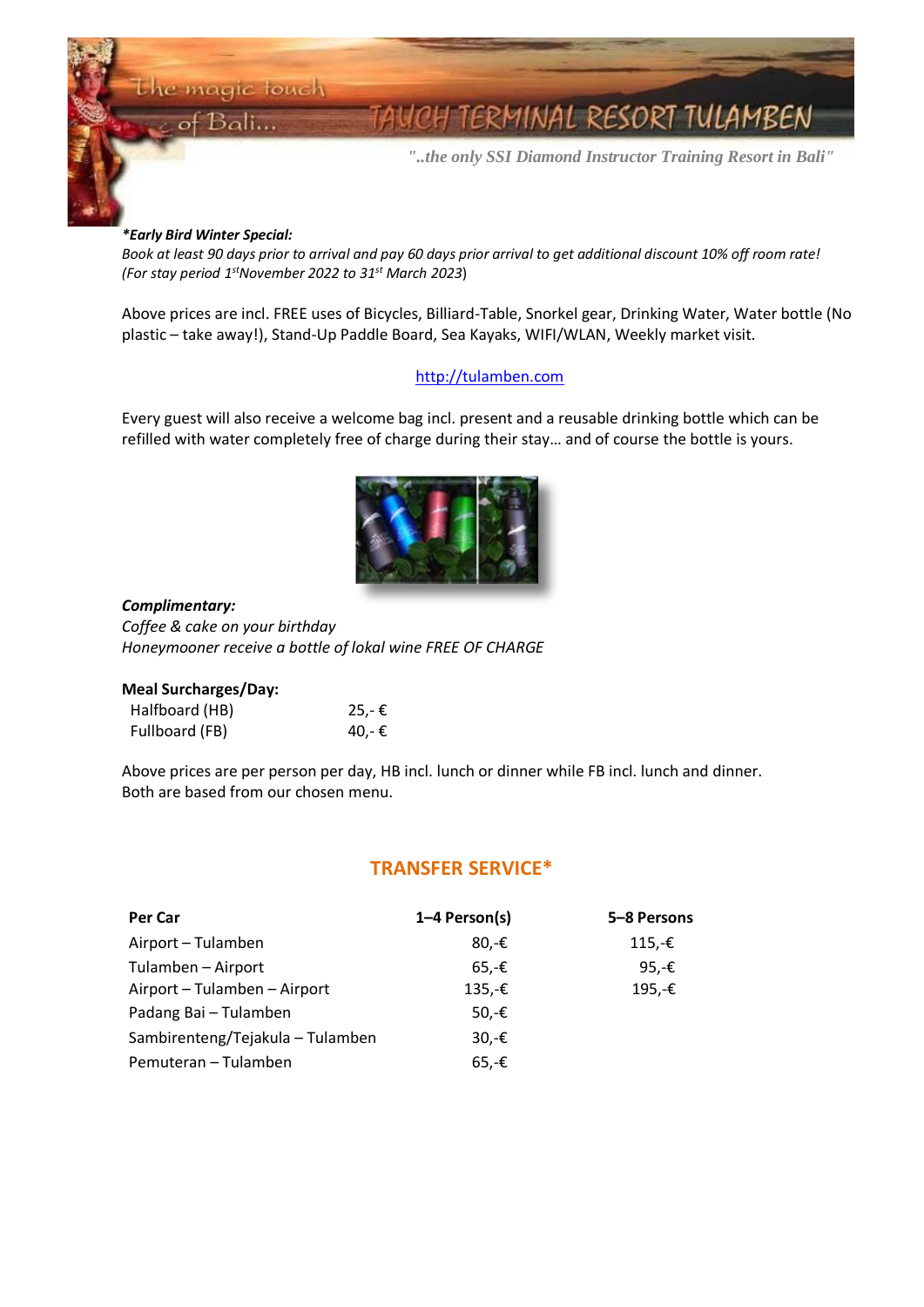$of$  Bali...

Ĩ **Contract Contract Contract Contract** 

I

# ERMINAL RESORT TULAMBEN

*"..the only SSI Diamond Instructor Training Resort in Bali"*

# **DIVE PRICE LIST**

## **Diving in Tulamben:**

Liberty Wreck, Drop Off, Coral Garden, Batu Kelebit, Emerald, Palung Palung, Seraya

| <b>Dive prices:</b> |           |
|---------------------|-----------|
| 2 Dives             | 58,-€     |
| 4 Dives             | $115,-€$  |
| 8 Dives             | 205,-€    |
| 12 Dives            | 270,-€    |
| Add Dive over 12    | $+22. -E$ |
| 20 Dives            | 425,-€    |
| Add Dive over 20    | $+20,-E$  |



The prices are per person incl. Dive Guide (Divemaster or higher), weight and tank. (Dive package can be shared with your roommate) Rental equipment per day: ABC € 5,-; BCD € 5,-; Wetsuit € 5,-; Regulator € 5,-; Fullset € 15,-

## **Non Limit Diving:**

| 1 Day                | $105.-€$ |
|----------------------|----------|
| 2 Days               | 180.-€   |
| 3 Days               | $255.-€$ |
| Add Day after 3 Days | +75.-€   |

Non Limit Diving in Tulamben incl. tanks & weight (excl. Boat Dive surcharge + equipment)

| <b>Additional Charge per Person:</b>                |        |
|-----------------------------------------------------|--------|
| Boat dive Surcharge (Batu Kelebit, Palung Palung,   | +10,-€ |
| Emerald, Seraya or Kubu)                            |        |
| 3 Boat dive Surcharge Package (Batu Kelebit, Palung | +25.-€ |
| Palung, Emerald, Seraya or Kubu)                    |        |
| 15 l. Tank per dive                                 | +2.-€  |
|                                                     |        |
| Extra Surcharge (per person per dive) :             |        |
| Junior Open Water Diver/Scuba Diver<br>$15,-€$      |        |
| Private Guide (only if available)<br>$15,-€$        |        |



→**NITROX for FREE** at all Tulamben dive sites!

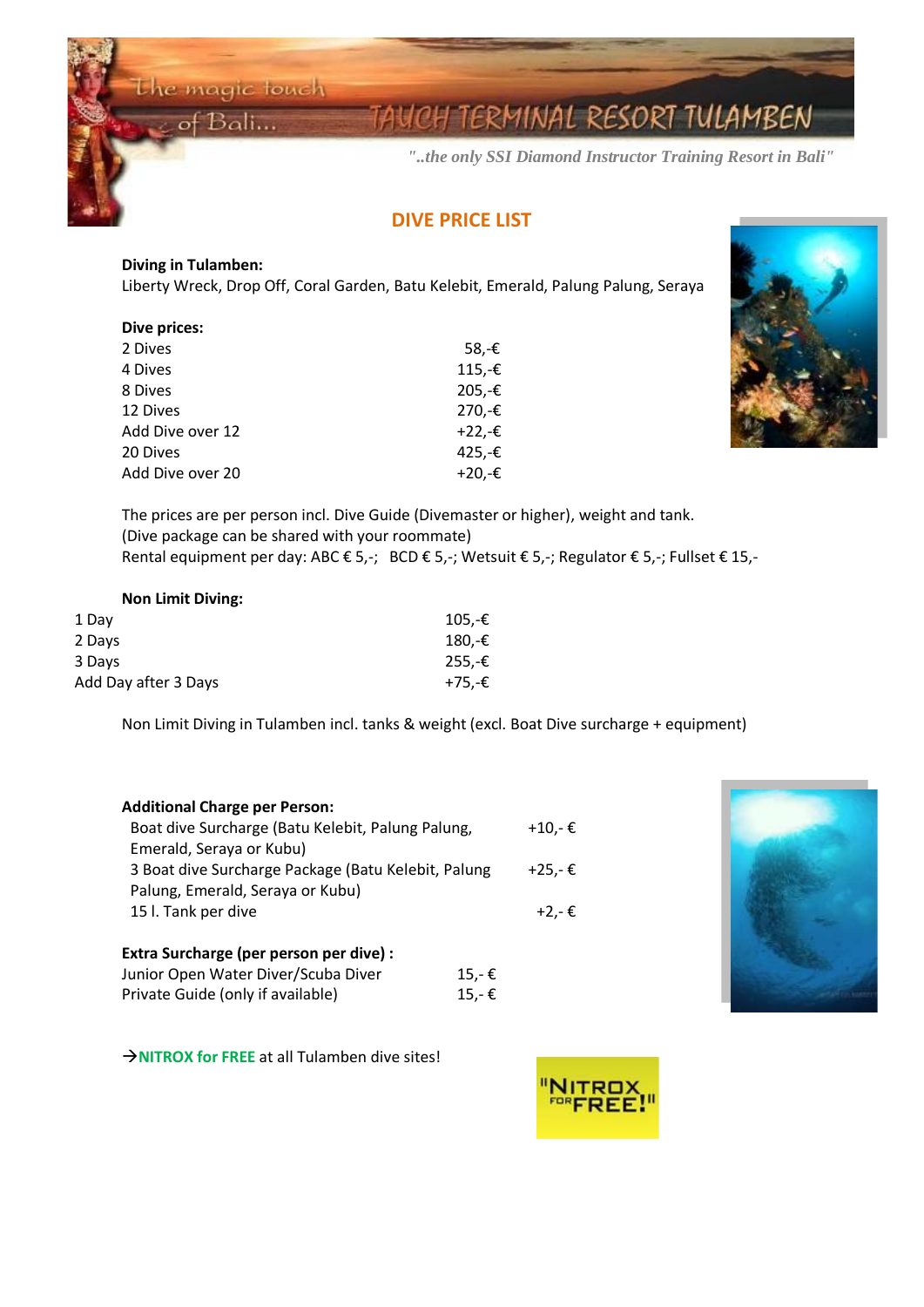of Bali...

Ĩ **Contract Contract Contract Contract** 

I

# RMINAL RESORT TULAMBEN

*"..the only SSI Diamond Instructor Training Resort in Bali"*

# **DIVE DAYTRIPS OUT OF TULAMBEN (no Nitrox)**

On daytrips we take 2 dives out of your dive package. Additionally you have to book a transport package for the destination of your choice. This transport package includes all transfers by bus and boat, lunch, soft drinks, all entrance tickets, dive guide (Divemaster or higher ).

Full set rental equipment is available for 15 Euro per day.

# *Transfer Packages\*:*

- 1 NUSA PENIDA/ LEMBONGAN € 60,-
- 2 NUSA PENIDA/ MANTA POINT € 85,-
- 3 SHARK POINT  $\epsilon$  45,-
- 4 PADANG BAI/ BLUE LAGOON € 35,-
- 5 AMED € 30,-
- 6 SECRET BAY (minim.2 Person) € 95,-
- 7 MENJANGAN (minim.2 Person) € 85,-



*\*Transportation -, Dive Daytrips- and Underwater Dive Safari - Prices are subject to change without prior notice in case there is dramatic petrol price increase.*



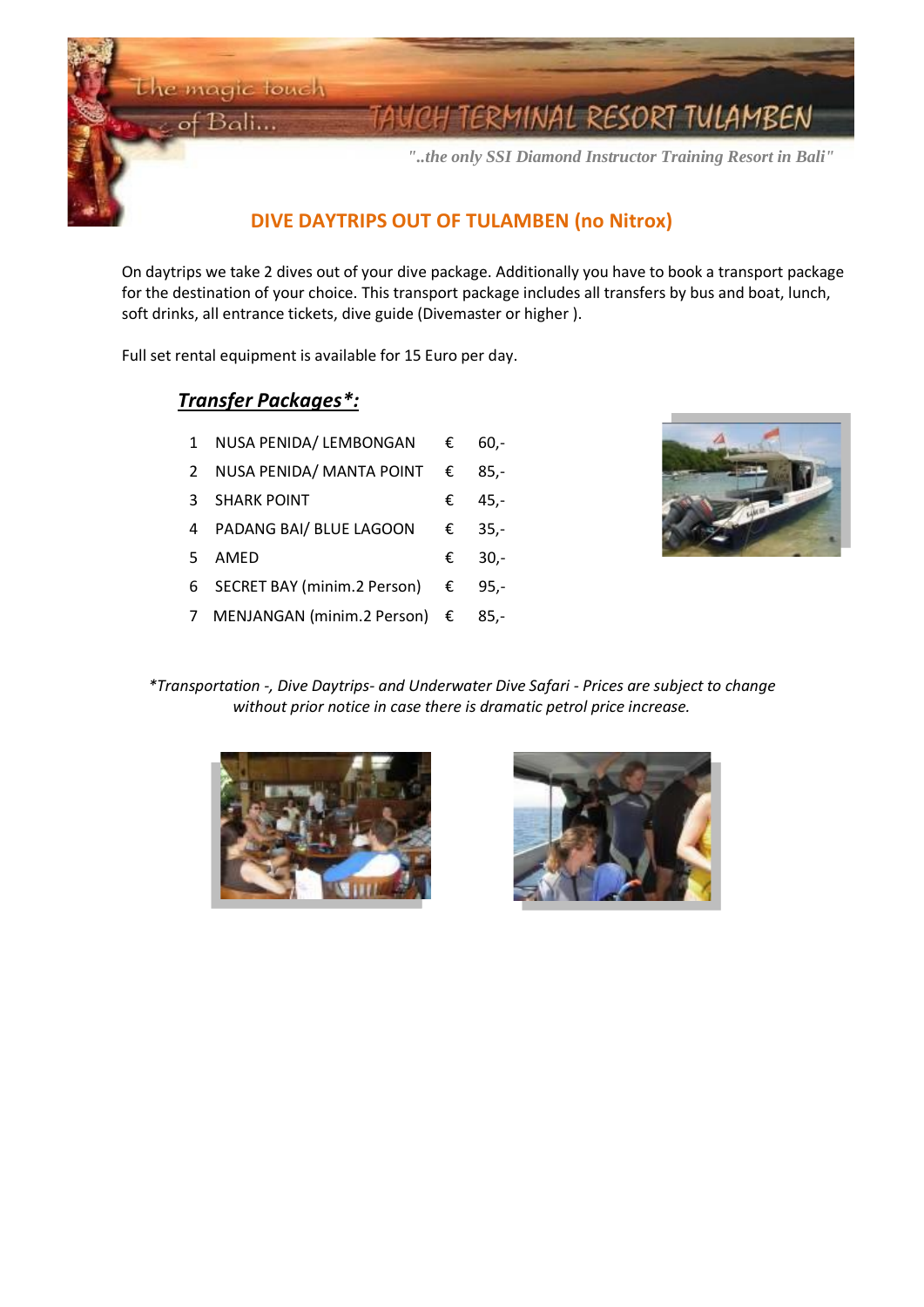the magic touch  $\circ$  of Bali...

Ĩ **Contract Contract Contract Contract** 

I

<u>UCH TERMINAL RESORT TULAMBEN</u>

*"..the only SSI Diamond Instructor Training Resort in Bali"*



# **TAUCH TERMINAL RESORT & SPA TULAMBEN**

# **SSI DIVE EDUCATION PROGRAMS & COURSES**

(German, English, Indonesian)

| Try Scuba «No Certificate»<br>Theory Lesson, One Pool Training/Confined Water Dive,<br>One Open Water Dive<br>One Instructor per Participant during the Open Water Dive<br><b>Additional Dive</b> | 75,-€<br>50,-€                                                      |
|---------------------------------------------------------------------------------------------------------------------------------------------------------------------------------------------------|---------------------------------------------------------------------|
| <b>SSI Scuba Diver</b> «Limited Certificate» Max 12m<br>2 Days, Academic, Pool Training, 2 Open Water Dives,<br>Teaching material, Gear, Certification fee                                        | 330,- $E(1$ Participant)<br>260,- € (2 or more Participants)        |
| <b>Open Water Diver «Worldwide Valid Certificate»</b><br>4 Days, Academic, Pool Training, 4Open Water Dives<br>Teaching material, Gear, Certification fee                                         | 500,- $\epsilon$ (1 participant)<br>390,-€ (2 or more participants) |
| <b>Advanced Adventurer Program</b><br>5 Open Water Dives of 5 distinctive specialties<br>Teaching material, Gear, Certification fee                                                               | 290,-€ (1 participant)<br>220,-€ (2 or more participants)           |

# *All other SSI Specialty Courses also available*

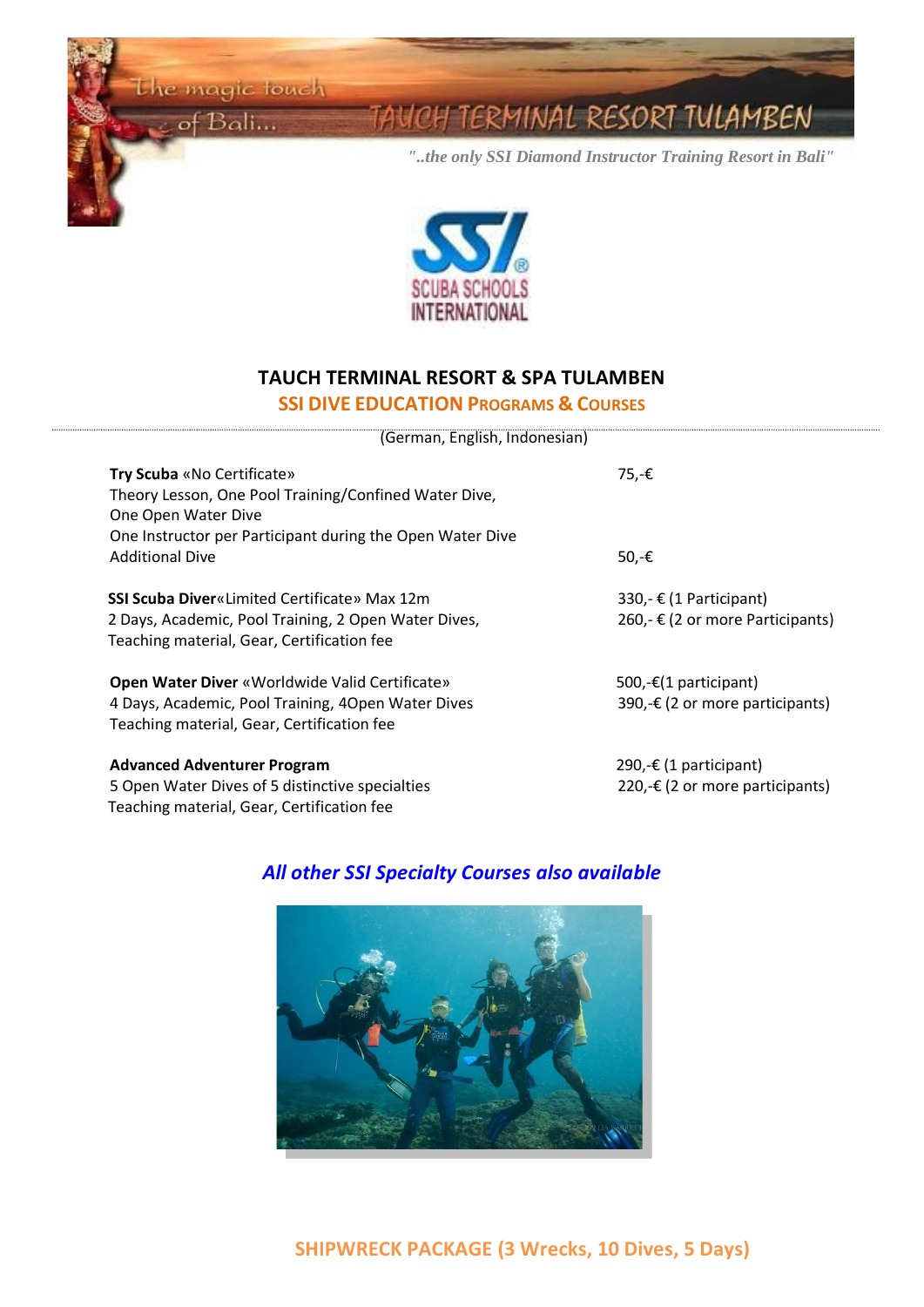$B$ ali...

# ERMINAL RESORT TULAMBEN

*"..the only SSI Diamond Instructor Training Resort in Bali"*

**Day 1 : Welcome** at our Tauch Terminal Resort Tulamben & Spa Check in followed by a divebase briefing, gear check & storage Orientation dive at USAT Liberty shipwreck Later you might like to try our Wellness center or have a Deko-beer at our beach bar... Night at the Resort



Ĩ **Contract Contract Contract Contract** 

I

## **Day 2 : Dive the Legend...**

After an extended breakfast you do your first dive of the day at the shipwreck. Second dive of the day is set for around 14:00 hours and you can choose to dive either Coral Garden, Drop Off or Shipwreck. 18:30 start preparation for night dive at Shipwreck Dinner at Resort



## **Day 3:It's Boga Day...**

Breakfast Around 8.30h your car is ready to start a 15 min drive to Kubu 1st Dive of the day at Kubu Wreck Surface interval incl. Softdrinks and Snacks 2nd dive of the day at Kubu Wreck Return transfer to Tauch Terminal Resort Tulamben & Spa 18.30h next night dive at "USAT LIBERTY" or Coral garden or Drop off Dinner at Resort



# **Day 4:Japanese Patrol Ship…**

Breakfast and around 8.00h start transfer to Amed's " Japanese Wreck" First dive of the day at the "Japanese Wreck" Surface interval incl. Snacks & Softdrinks Second dive at "Japanese Wreck" Return transfer to Tulamben incl stop at the traditional salt farming of Cemeluk Relaxing massage at our Alami Spa



### **Day 5: Screw it… Let's dive again…**

After breakfast you will do dive number 10 wherever you wish to at Tulamben Bay Check out and end of package arrangement

#### **Shipwreck package Rates:**

490,- Euro per person Bungalow sharing room 100,- Euro single surcharge 550,- Euro per person Deluxe sharing room 200,- Euro single surcharge

#### **Shipwreck – Package includes:**

- 5 Days/4 Nights at Seaview Bungalow or Seaview Deluxe incl. breakfast
- 8 Dives plus 2 Night dives incl. professional Diveguides
- Tanks, Weights, Belts & Torch
- Car transfer to Kubu & Amed
- 2x Snacks & Soft drinks, 2x Lunch
- Complementary drinking bottle with unlimited water refills
- 1 hour Spa treatment at our Wellness center
- Welcome bag & present

# **7 DAYS/ 6 NIGHTSDISCOVER BALI UNDERWATER DIVE SAFARI\***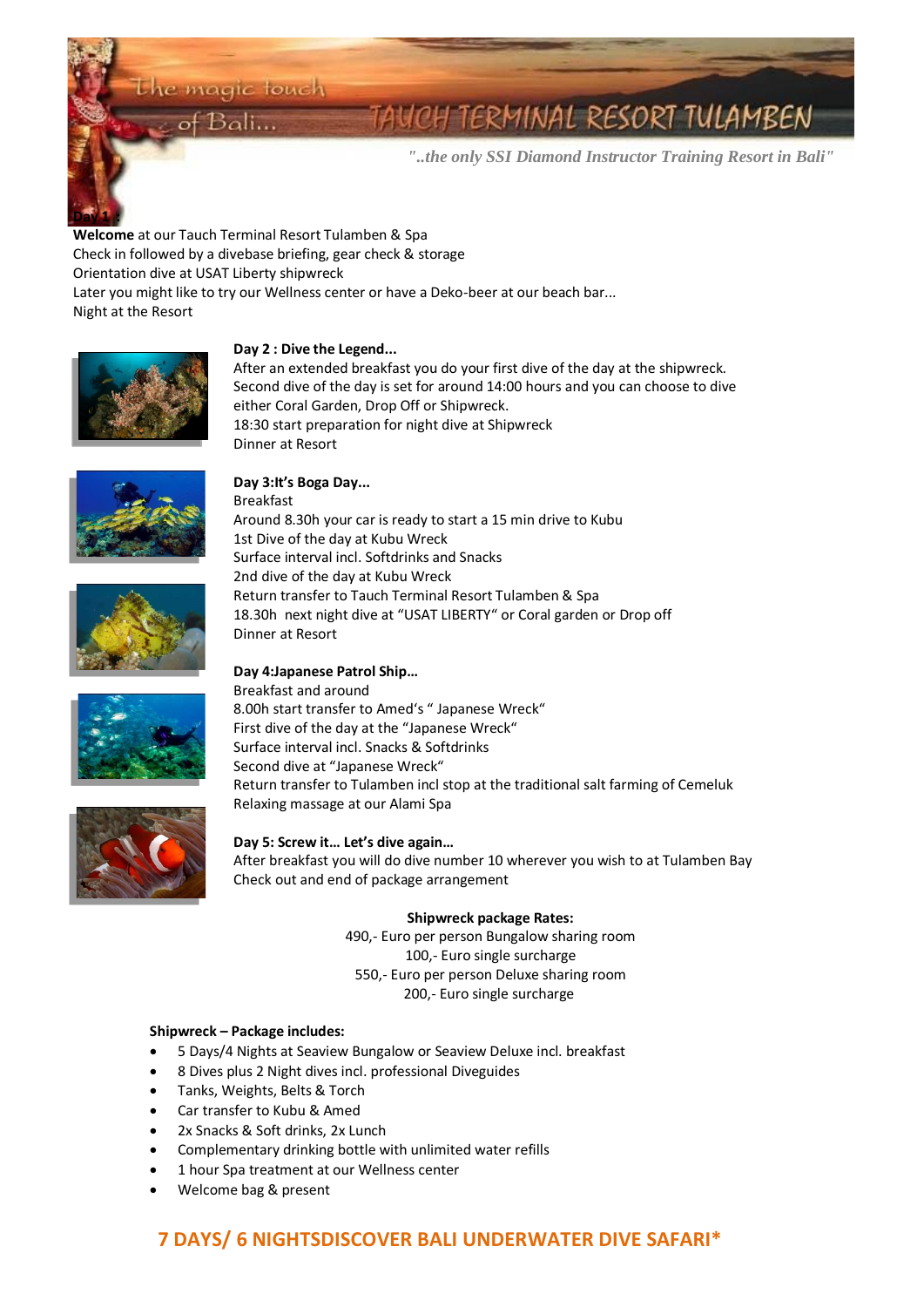the magic touch of Bali...

# TERMINAL RESORT TULAMBEN

*"..the only SSI Diamond Instructor Training Resort in Bali"*

Ĩ **Contract Contract Contract Contract** 

I



Day 01 **WELCOME!** Hotel/ Airport Pick up, Private Minibus transfer to through tropical surroundings to the eastcoast, to the peaceful Padangbai /CandiDasa Area. Warm welcome by our supervising divemaster(s), and Resort Management incl. welcome cocktail while checking in. Short introductory by the hotel management and dive briefing by our divemaster(s). An afternoon refresher dives also possible on the resort's swimming pool area. Overnight in the breathtaking Resort overlooking the breathtaking east coast of Bali.



Day 02 **DANCEWITH SHARKS!** After a nice breakfast, and equipment preparations you will be guided to the Padangbai beach where our diveboats are anchored. From there you will join the rest of our dive team of the day, including captain and boat crew who will then transfer you to your first encounter of the day, SHARKS! Dives will be done at the Mimpang Shark Point and the Biaha Rocks of Candidasa Area, just approx 10 min boat ride from Padangbai Beach. Lunch and Hot/ Cold drinks will be served onboard. Afternoon back from the trip, time for some sunbathing and snorkeling in the Indian Ocean. Overnight Padangbai Area / CandiDasa Area



Day 03 **SUNFISH RUSH!** It's time for another Bali's Top Pelagic encounter of the day, MOLA-MOLA (Sunfish). Morning rituals same as before, boat rides will take approx 30 min to the designated divesites in the Nusa Penida/ Nusa Lembongan Island, depends on current sea and weather conditions our supervising divemaster(s) will then decide which site will be the best for the Mola encounter. Lunch of Chicken Curry along with hot/ cold drinks will be served as usual onboard. Afternoon leisure after the dives, will then be spend in the Padangbai/ CandiDasasurroundings with its beautiful beaches.



Day 04 **MANTA SHOWDOWN.**. Well, no dives should be completed with the Tauch Terminal Dive Team without a stop at our MANTA cleaning station. Early checkout is required, breakfast will be served

earlier and everything should be ready on the boat by 08.00h due to the divesite locations which will take approx 45 – 60 min boat rides. That should wrapped up your Pelagic Adventure of the week, after dives are concluded you will be transferred further up north across a beautiful traditional Balinese surroundings, through rice fields while overlooking the Mt. Agung volcano. On the way, our diveguide(s) and driver will show you around some of Bali's traditional Hindu Temples and ancient Palaces before you reach our very own Tauch Terminal Resort Tulamben. A classic

Balinese hospitality will then continue from here on, you will be welcome and introduced to our facility by Hotel and Divebase Manager before checking in and enjoy another of your breathtaking sea‐view rooms. Overnight and dinner on our facility with a style, accompanied with a traditional Balinese Dance while enjoying our Chefs daily specialties.



Day 05 **WWII SHIPWRECK!** A Bali dive safari wouldn't be a safari at all without visiting Bali's very own WWII USAT Liberty Shipwreck, primadona of the day which is only steps away from your room. On this day you will enjoy Tulamben's House Reefs underwater hospitality with its most complete variety of corals, fish and critters. After the wreck, you will be guided through the Coral Garden, and Tulamben Drop-off. Night dive is included, and to add some more excitement in it, Nitrox are free for all Tulamben sites. Overnight in Tulamben.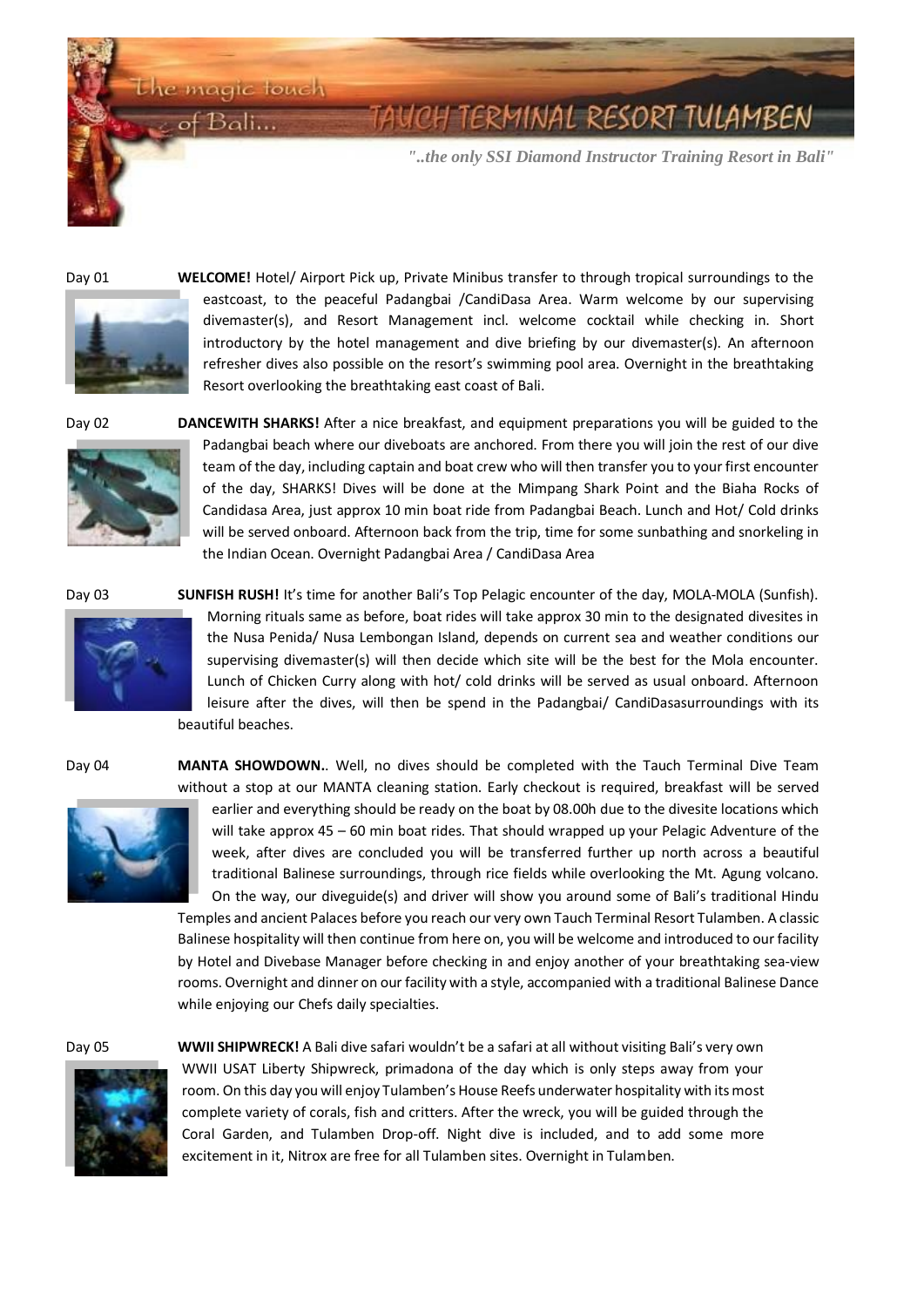Bali...

# RMINAL RESORT TULAMBEN

*"..the only SSI Diamond Instructor Training Resort in Bali"*

Ĩ **Contract Contract Contract Contract** 

I



Day 06 **KUB**U **WRECK**A 10 minute ride from Tulamben Beach will bring you to the ship wreck of KUBU. A 50m long fishing vessel sunk on purpose in the year 2012. It rests in 16 to 36 meters depth. We can dive it in 3 levels. In the deepest level you can find a jeep. After the dive back to Tulamben just to spend the rest of the day with non limit diving. Your second nightdive of the week brings the day to a great end. Overnight in Tulamben



Day 07 **MACRO FEAST!** In case you've missed it, your last day of diving will be spend exploring Tulamben's divesites for some macro critters, courtesy of our Tulamben Dive Team. 2 Shore dives will be done in the morning, before getting ready for your next adventure/ holiday throughout Bali. By the afternoon after checking-out, you will be transferred to your next destination/ extension Hotel. END of SAFARI..

#### **Discover Bali Underwater Dive Safari Rates** 1350,- € per Diver, if sharing room

| Additional Single Person Surcharge |  |
|------------------------------------|--|
| Additional Full Set Dive Equipment |  |

750,- € if 2<sup>nd</sup> Person sharing room is Non Diver 400,- € per Person 75,-  $\epsilon$  per Person for whole safari

**Above prices include:**

- All transfers on water and land incl. hotel pick up and/ or airport return transfer
- Welcome cocktail at all featured hotels
- 6 Nights accommodation on designated hotels/resort incl. breakfast
- 6 Diving days incl. night dives and unlimited dives in Tulamben
- Tanks, weight, and belt for Diver
- Full snorkel gear for non diver
- Divemaster or higher joining whole safari
- English, German or Indonesian speaking guide
- 3x Lunches and drinks during daytrips
- Welcome bag incl. local present
- Local dance performance
- Free **NITROX** for all Tulamben divesites

#### **Terms and Conditions:**

- Hotel accommodation in Padangbai/Candidasa may be changed depend on availability and circumstances
- Itinerary order may be changed depend on best weather and condition to ensure each encounter.

*\*Transportation -, Dive Daytrips- and Underwater Dive Safari - Prices are subject to change without prior notice in case there is dramatic petrol price increase.*